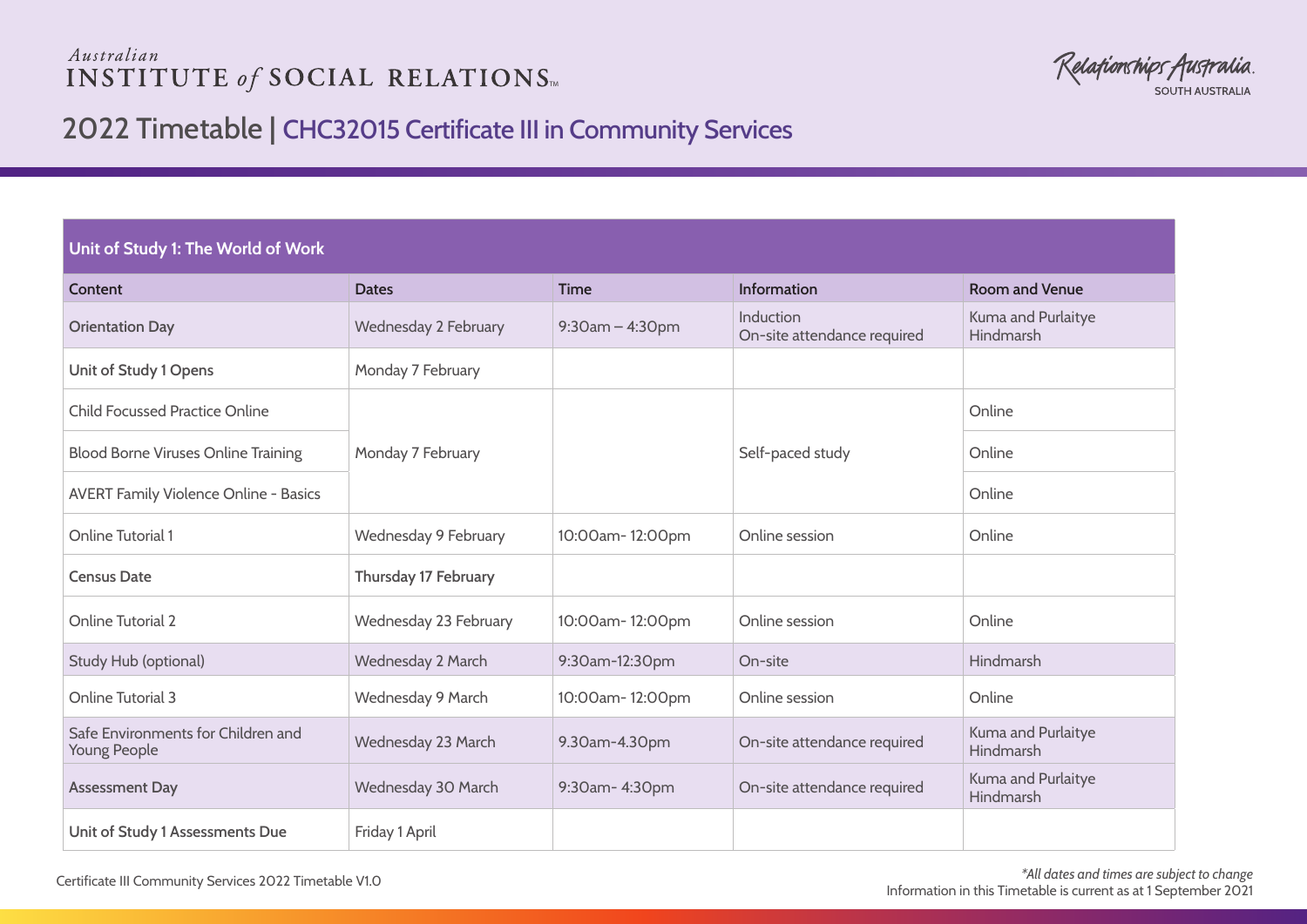## **Unit of Study 2: Communication, Diversity and Interacting with Others**

| Content                                                          | <b>Dates</b>       | <b>Time</b>     | <b>Information</b>          | <b>Room and Venue</b>                  |
|------------------------------------------------------------------|--------------------|-----------------|-----------------------------|----------------------------------------|
| Unit of Study 2 Opens                                            | Monday 11 April    |                 |                             |                                        |
| <b>Cultural Fitness Online</b>                                   | Monday 11 April    |                 | Self-paced study            | Online                                 |
| Online Tutorial 4                                                | Wednesday 13 April | 10:00am-12:00pm | Online session              | Online                                 |
| Study Hub (optional)                                             | Wednesday 20 April | 9:30am-12:30pm  | On-site attendance          | Hindmarsh                              |
| <b>Census Date</b>                                               | Thursday 21 April  |                 |                             |                                        |
| Working with Diversity Workshop<br>(Tutorial & Assessments inc.) | Wednesday 4 May    | 9:30am-4:30pm   | On-site attendance required | Kuma and Purlaitye<br><b>Hindmarsh</b> |
| Online Tutorial 5                                                | Wednesday 11 May   | 10:00am-12:00pm | Online session              | Online                                 |
| <b>Assessment Day</b>                                            | Wednesday 25 May   | 9.30am-4.30pm   | On-site attendance required | Kuma and Purlaitye<br>Hindmarsh        |
| Unit of Study 2 Assessments Due                                  | Friday 3 June      |                 |                             |                                        |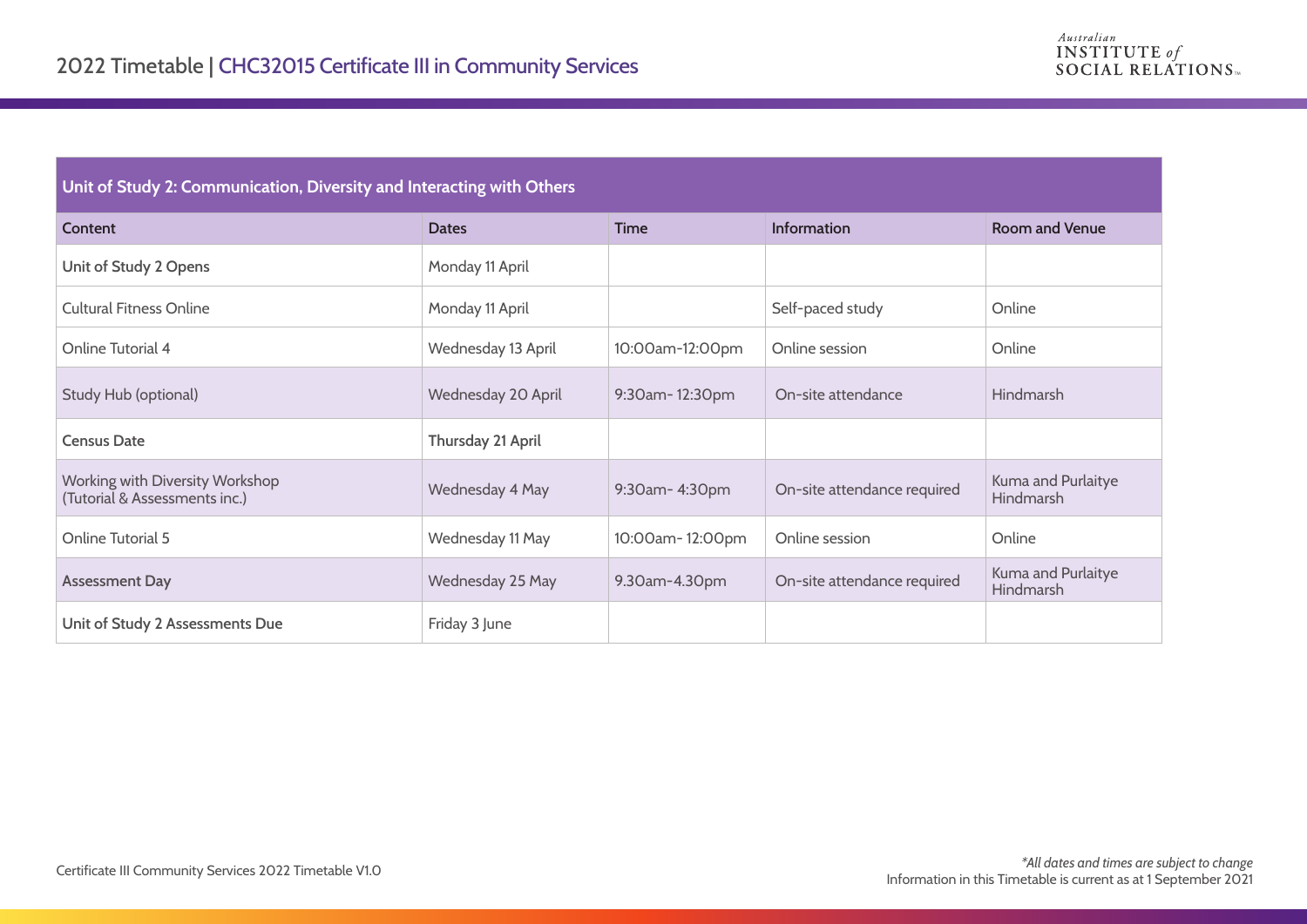| Unit of Study 3: Responding to Issues in Community Work       |                    |                                  |                                |                                 |  |
|---------------------------------------------------------------|--------------------|----------------------------------|--------------------------------|---------------------------------|--|
| Content                                                       | <b>Dates</b>       | <b>Time</b>                      | Information                    | <b>Room and Venue</b>           |  |
| Unit of Study 3 Opens                                         | Monday 13 June     |                                  |                                |                                 |  |
| Orientation to the South Australian<br><b>Gambling Sector</b> | Monday 13 June     |                                  | Self-paced study online        | Online                          |  |
| Online Tutorial 6                                             | Wednesday 15 June  | 10:00am-12:00pm                  | Online session                 | Online                          |  |
| Mental Health First Aid - Day One                             | Wednesday 22 June  | 9.30am-4.30pm                    | On-site attendance<br>required | Kuma and Purlaitye<br>Hindmarsh |  |
| Mental Health First Aid - Day Two                             | Thursday 23 June   | 9.30am-4.30pm                    | On-site attendance<br>required | Kuma and Purlaitye<br>Hindmarsh |  |
| <b>Census Date</b>                                            | Thursday 23 June   |                                  |                                |                                 |  |
| Online Tutorial 7                                             | Wednesday 29 June  | 10:00am-12:00pm   Online session |                                | Online                          |  |
| Online Tutorial 8                                             | Wednesday 13 July  | 10:00am-12:00pm                  | Online session                 | Online                          |  |
| Study Hub (optional)                                          | Wednesday 20 July  | 9:30am - 12:30pm                 | On-site                        | Hindmarsh                       |  |
| Online Tutorial 9                                             | Wednesday 27 July  | 10:00am-12:00pm                  | Online session                 | Online                          |  |
| <b>Assessment Day</b>                                         | Wednesday 3 August | 9:30am-4:30pm                    | On-site attendance<br>required | Kuma and Purlaitye<br>Hindmarsh |  |
| Unit of Study 3 Assessments Due                               | Friday 5 August    |                                  |                                |                                 |  |

Certificate III Community Services 2022 Timetable V1.0